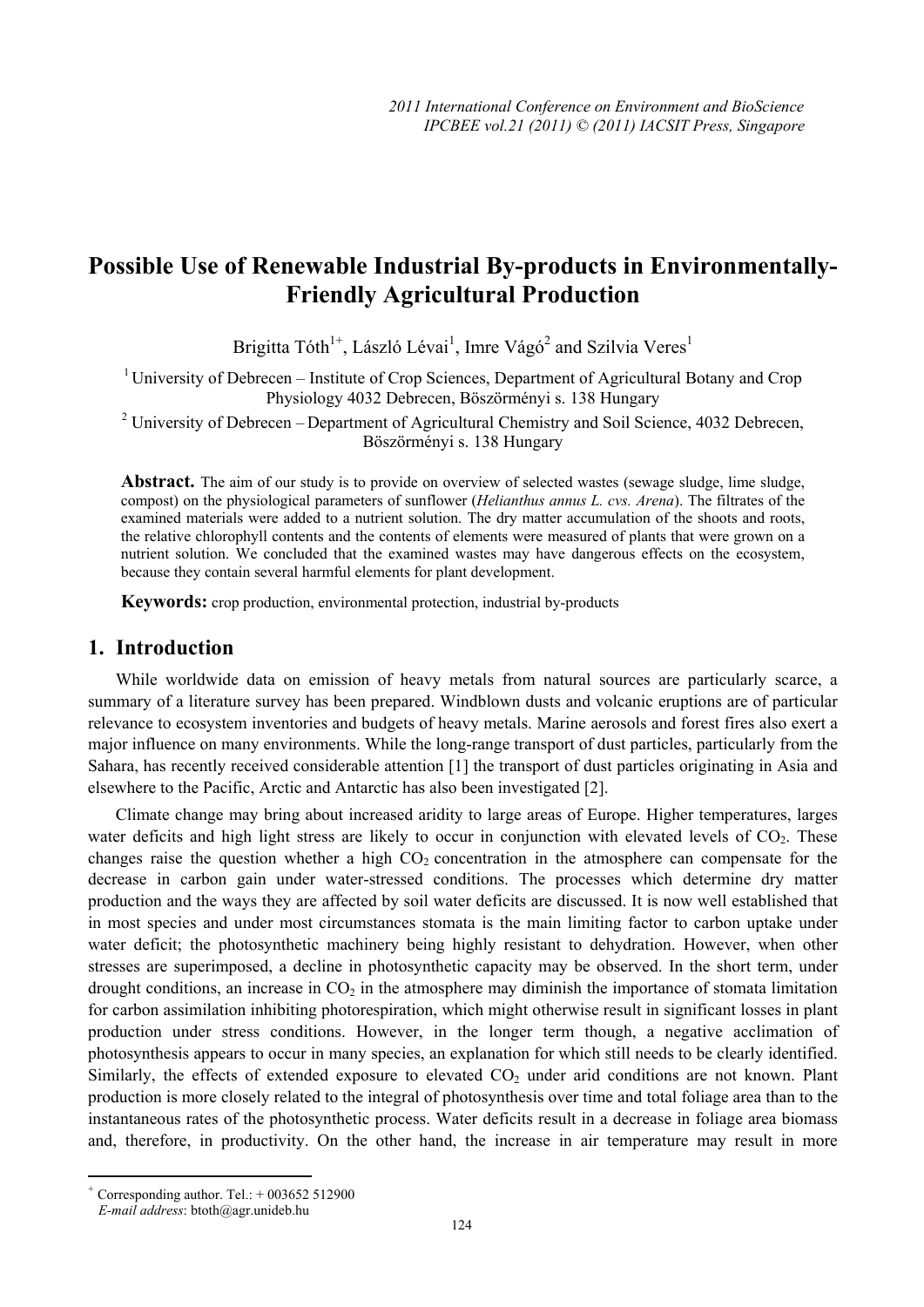respiratory losses. Neverthless, experimental as well as stimulatory evidence suggests that doubling  $CO<sub>2</sub>$ concentration in the air may improve carbon assimilation and compensate partially for the negative effects of water stress even if we assume a down-regulation of the photosynthetic process as a result of acclimation to elevated  $CO<sub>2</sub>$ .

# **2. Material and methods**

Sunflower seeds *(Helianthus annus L. cvs. Arena)* were used in the experiments. The test plants were growing on a continuously aerated nutrient solution, composed as follows: 2.0 mM Ca(NO<sub>3</sub>)<sub>2</sub>, 0.7 mM K<sub>2</sub>SO<sub>4</sub>, 0.5 mM MgSO<sub>4</sub>, 0.1 mM KH<sub>2</sub>PO<sub>4</sub>, 0.1 mM KCl, 1μM H<sub>3</sub>BO<sub>3</sub>, 1μM MnSO<sub>4</sub>, 1μM ZnSO<sub>4</sub>, 0.25 μM CuSO<sub>4</sub>, 0.01  $\mu$ M (NH<sub>4</sub>)<sub>6</sub>Mo<sub>7</sub>O<sub>24</sub>, 10<sup>-4</sup>M Fe(III)-EDTA. The filtrates of the examined industrial wastes were added to the nutrient solution in different quantities. The solubility of examined materials differed: therefore, to obtain the same concentration the filtrates were given to the nutrient solution in different amounts, as follows: compost 91 ml dm<sup>-3</sup>, sewage sludge 66 ml dm<sup>-3</sup> and lime sludge 100 ml dm<sup>-3</sup>. The seedlings were grown under controlled environmental conditions (light/dark regime 10/14 h at 24/20°C, relative humidity of 65– 70% and a photosynthetic photon flux of 300  $\mu$ mol m<sup>-2</sup>s<sup>-1</sup>. Three repetitions were made using each type of combination. The contents of elements were measured with ICP, the relative chlorophyll contents with of SPAD 502 (Minolta). The number of laboratory readings for ICP was the mean of three samples, and SPAD 502 was 60. The samples were dried at 85 Cº, the dry matter of shoots and roots of 12 plants was measured

The lime sludge originated from the Ore, Mineral and Waste Recycling Works of Borsod Private Company Limited by Shares (BÉM Zrt.) (Northern Hungary), and the sewage sludge and compost came from the Alkaloida Chemicals Co. Ltd. (East Hungary).

## **3. Results and discussion**

The examined matters were supplied in large quantity by the above-named companies. These materials contain lots of harmful elements for plants (e.g. chromium, aluminium, etc.) (Table 1).

| Elements  | Compost  | Sewage sludge | Lime sludge |
|-----------|----------|---------------|-------------|
| Al        | 7,227.00 | 17,349.00     | 3,440.00    |
| Cr        | 25.50    | 41.30         | 169.00      |
| Li        | 3.18     | 4.21          | 4.70        |
| Mn        | 337.00   | 496.00        | 1,983.00    |
| Pb        | 41.30    | 70.10         | 80.70       |
| <b>Sr</b> | 102.00   | 195.00        | 157.00      |
| Ti        | 41.70    | 87.20         | 132.00      |

Table 1. Contents of some elements (Cu, Fe, K, Mg, Na, P, Zn) in the examined wastes (compost, sewage sludge, lime sludge) (mg  $kg^{-1}$ )

The plants can absorb these elements, which may cause different effects on the development and growth. The up-taken elements are shown in Tables 2-3.

Of the seventeen plant-essential elements, eight (iron, manganese, zinc, copper, boron, molybdenum, cobalt and chlorine) are required in small quantities and are thus called trace elements [3]. Of these eight, iron, manganese, zinc, copper and molybdenum are sometimes referred to as heavy metals. Yet, the term heavy metals does not distinguish between those metals that are toxic to plants at levels encountered in some natural systems [4]. Accordingly, the terms trace metal, heavy metal and descriptions of an element's necessity to plants must be considered carefully when used.

Table 2. Concentration of examined elements (Al, Cr, Li, Mn, Sr, Ti) in the shoots of sunflower seedlings  $(mg kg<sup>-1</sup>)$  effecting by compost, sewage sludge, lime sludge.

| <b>Elements</b> | ontro | .omnost | Sewage<br>, sludge | $\mathsf{\sim}$ ime '<br>sludge |  |
|-----------------|-------|---------|--------------------|---------------------------------|--|
|                 |       |         |                    |                                 |  |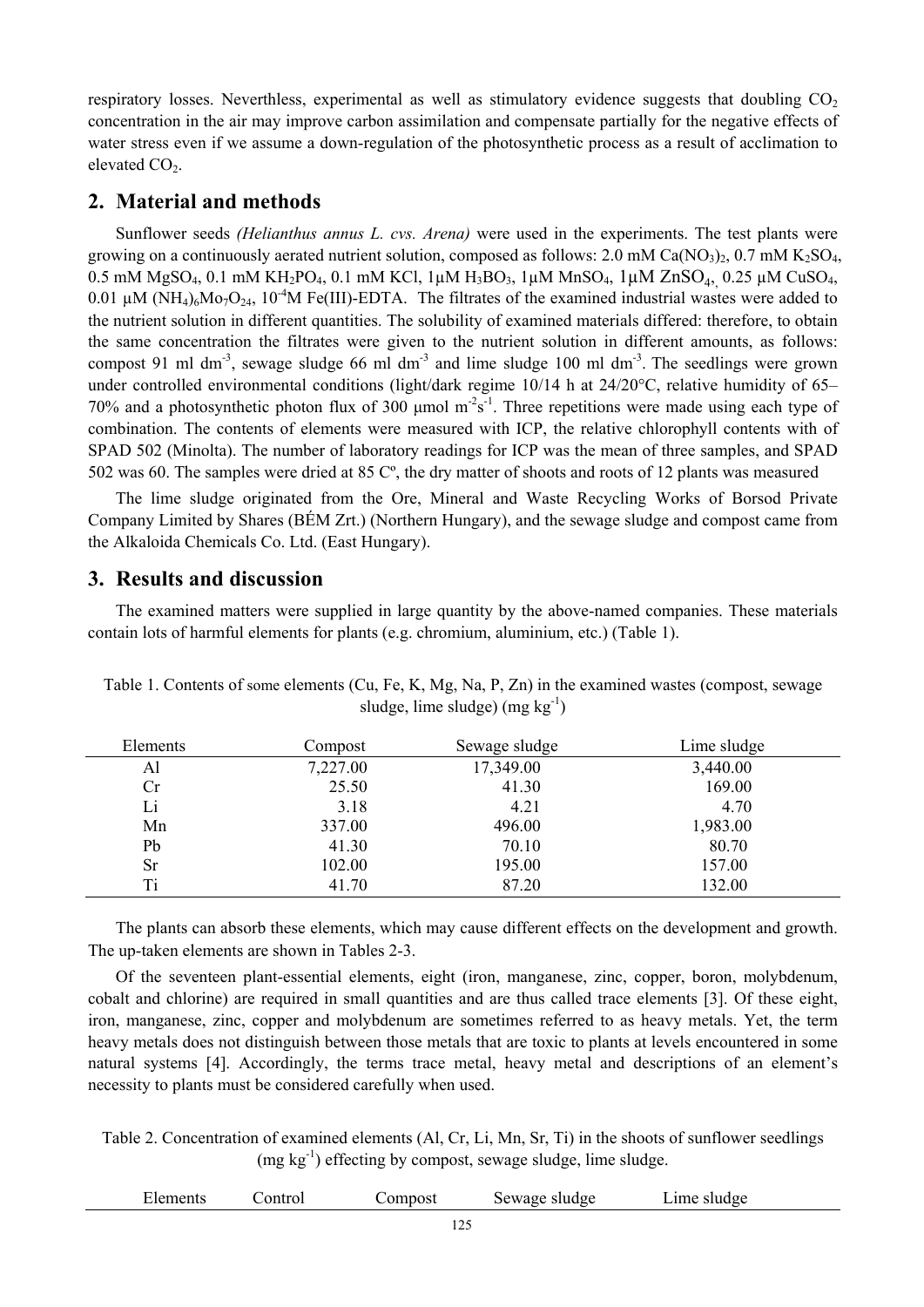| Al | 7.22  | 12.74 | 7.44  | 16.53 |  |
|----|-------|-------|-------|-------|--|
| Cr | 1.20  | 0.72  | 0.49  | 0.77  |  |
| Li | 0.14  | 0.25  | 0.15  | 0.16  |  |
| Mn | 34.43 | 45.33 | 36.13 | 64.33 |  |
| Sr | 17.73 | 26.36 | 18.40 | 19.36 |  |
| Ti | 0.27  | 0.42  | 0.25  | 0.54  |  |

Table 3. Concentration of examined elements (Al, Cr, Li, Mn, Sr, Ti) in the roots of sunflower seedlings (mg  $kg^{-1}$ ) effecting by compost, sewage sludge, lime sludge.

| Elements | Control | Compost | Sewage sludge | Lime sludge |  |
|----------|---------|---------|---------------|-------------|--|
| Al       | 34.80   | 780.00  | 7.44          | 437.33      |  |
| Cr       | 1.22    | 2.57    | 1.57          | 20.03       |  |
| Li       | 0.22    | 0.62    | 0.34          | 0.73        |  |
| Mn       | 19.63   | 58.96   | 48.70         | 59.30       |  |
| Sr       | 9.17    | l 1.61  | 9.25          | 9.64        |  |
| Ti       | 0.33    | 2.37    | .35           | 8.55        |  |

Larger concentrations of aluminium were measured in the roots than in the shoots in all of the cases. We suppose that the Al were accumulated in the roots and the root- to- shoot transfer is retarded. The Al concentrations were highest in the roots of treated plants, and as a consequence the observed growth of the shoots and roots were higher than for the control. The concentrations of Al were about 18 times higher than the control. The toxic effects of aluminium are primarily root-related [5]. The root system becomes stubby as a result of the inhibition of elongation of the main axis and lateral roots [6]. The severity of inhibition of root growth is a suitable indicator of genotypic differences in aluminium toxicity [7]. Aluminium toxicity is therefore often expressed simultaneously in two ways, namely induced deficiency of mineral nutrients, such as magnesium, and inhibition in root elongation [8]. The concentration of chromium was higher in the roots than in the shoots. These values were approx. 3 or 3.5 times higher when compost and sewage sludge were used and 26 times higher in plants treated by lime sludge. The concentration of lithium was also higher in the roots than in the shoots. The content of manganese was higher in the roots than in the shoots, except for the case of lime sludge, where this concentration was higher by 1%. Manganese deficiency is abundant in plants growing in soils derived from parent material inherently low in manganese and in highly leached tropical soils. It is also common on soils of high pH containing free carbonates, particularly when combined with large organic matter content [9]. The critical deficiency contents of manganese in plants are similar, varying between 10 and 20 mg Mn kg-1 dry weight in fully expanded leaves, regardless of plant species or cultivar or prevailing environmental conditions. Below the critical deficiency content, dry matter production [10], net photosynthesis, and chlorophyll contents decline rapidly, whereas rates of respiration and transpiration remain unaffected [11]. Differences were observed in dry matter contents during the experiment. The results are shown in Table 4.

Table 4. Effects of different matters (compost, sewage sludge, lime sludge) on the dry matter accumulation of shoots and roots of sunflower seedlings  $n=12\pm$  s.e. (plant  $g^{-1}$ ) Significant difference comparison to the control:  $*p<0.05$ ;  $*p<0.01$ ;  $**p<0.001$ .

| Dry matter of sunflower (plant g) |                    |                    |  |  |
|-----------------------------------|--------------------|--------------------|--|--|
| <b>Treatments</b>                 | <b>Shoots</b>      | Roots              |  |  |
| Control                           | $0.96 \pm 0.16$    | $0.21 \pm 0.04$    |  |  |
| Compost                           | $1.13 \pm 0.16$ ** | $0.22 \pm 0.14$    |  |  |
| Sewage sludge                     | $1.03 \pm 0.36$    | $0.21 \pm 0.12$    |  |  |
| Lime sludge                       | $0.88 \pm 0.22$    | $0.18 \pm 0.01$ ** |  |  |

 $\Omega$  at the of sunflower (plant  $\sigma^{-1}$ )

In nearly all the cases, the values were around those of the control. The dry matter of shoots increased when compost and sewage sludge were applied. Dry matter of shoots increased significantly when compost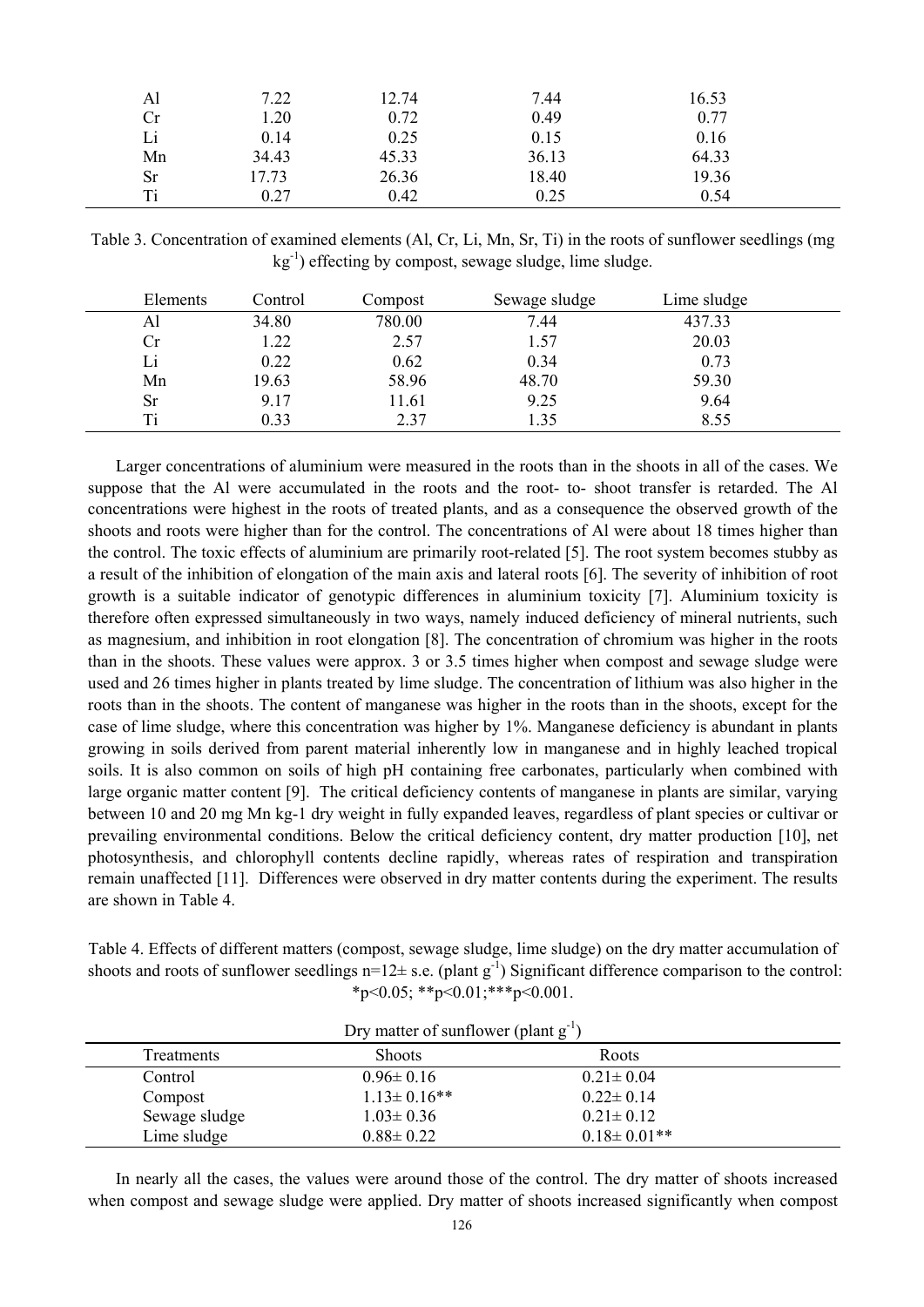was used. The dry matter accumulation of shoots and roots are below that of the control, when lime sludge was introduced to the nutrient solution. The dry matter accumulation of roots decreased significantly when plants were treated by lime sludge.

Low chlorophyll contents affect photosynthetic activities. The decreasing dry matter accumulation can be explained by the lower level of the chlorophyll contents (Table 5).

Table 5. Effects of the examined materials (compost, sewage sludge, lime sludge) on the relative chlorophyll contents of sunflower leaves on the 10<sup>th</sup>, 13<sup>th</sup> and 15<sup>th</sup> days of measurement (Spad units) n=75 $\pm$  s.e. Significant difference comparison to the control: \*p<0.05; \*\*p<0.01; \*\*\*p<0.001.

| <b>Treatments</b> | $10^{th}$ days      | $13th$ days          | $15th$ days          |  |
|-------------------|---------------------|----------------------|----------------------|--|
| Control           | $47.57 \pm 1.93$    | $50.63 \pm 1.34$     | $50.33 \pm 0.40$     |  |
| Compost           | $46.78 \pm 1.34$    | $49.87 \pm 0.64$     | $50.02 \pm 1.28$     |  |
| Sewage sludge     | $46.71 \pm 3.09$    | $48.36 \pm 0.95**$   | $48.88 \pm 0.11$     |  |
| Lime sludge       | $44.45 \pm 0.68$ ** | $45.54 \pm 0.47$ *** | $46.35 \pm 1.43$ *** |  |

Relative chlorophyll contents of  $1<sup>st</sup>$  leaf of sunflower (Spad Units)

When plants are grown under controlled conditions, cc. 80% of the iron is localized in the chloroplasts in rapidly growing leaves, regardless of iron nutritional status. Iron can be stored in plant cells in the stroma of plastids as phytoferritin [12]. Its content is high in dark-grown leaves (up to 50% of the total iron), but rapidly disappears during re-greening [13] and remains very low in green leaves. The chlorophyll contents will be larger due to the larger iron contents [14].

The compost, sewage sludge and lime sludge contain some iron (contain of iron in compost: 9,883 mg  $kg^{-1}$ ; content of iron in sewage sludge is 21,098 mg kg<sup>-1</sup>; and this value is 118,500 mg kg<sup>-1</sup> in the lime sludge). The relative chlorophyll contents did not change between the  $13<sup>rd</sup>$  and  $15<sup>th</sup>$  days. The relative chlorophyll content decreased significantly when lime sludge was applied, and on the  $13<sup>th</sup>$  day when sewage sludge was used.

#### **4. Conclusions**

The investigated materials contain some harmful elements. The plants can absorb these elements and may cause different effects on the development and growth of plants. Most of these elements are localized in the roots and not transferred into the shoots. The dry matter of shoots increased when compost and sewage sludge were applied. Dry matter of shoots increased significantly when compost was used. The dry matter accumulation of shoots and roots are below the control, when lime sludge was introduced to the nutrient solution. The dry matter accumulation of roots decreased significantly when plants were treated using lime sludge.

## **5. Acknowledgement**

We would like to express our gratitude to the following companies for their assistance and in making the examined materials available to us: Ore, Mineral and Waste Recycling Works of Borsod Private Company Limited by Shares, Alkaloida Chemicals Co. Ltd.

## **6. References**

- [1] Scientific Committee on Problems of the Environment (SCOPE). Saharan Dust: Mobilization, Transport, Deposition. *In* Morales C. ed.: Environmental Conservation. John Wiley & sons, New York, 1979, pp. 339-340.
- [2] J. W. Winchester, M. X. Wang, Y. Hashimoto. Cooperation of China, Japan and the United States in the study of long range aerosol transport to the Pacific and Arctic, in Arctic Air Pollution, (Stonehouse B. ed.), Cambridge University Press, Cambridge 1986, pp. 281.
- [3] N. C. Brady. The nature and property of soils. 9<sup>th</sup> ed. MacMillan, New York, chap 11. 1984.